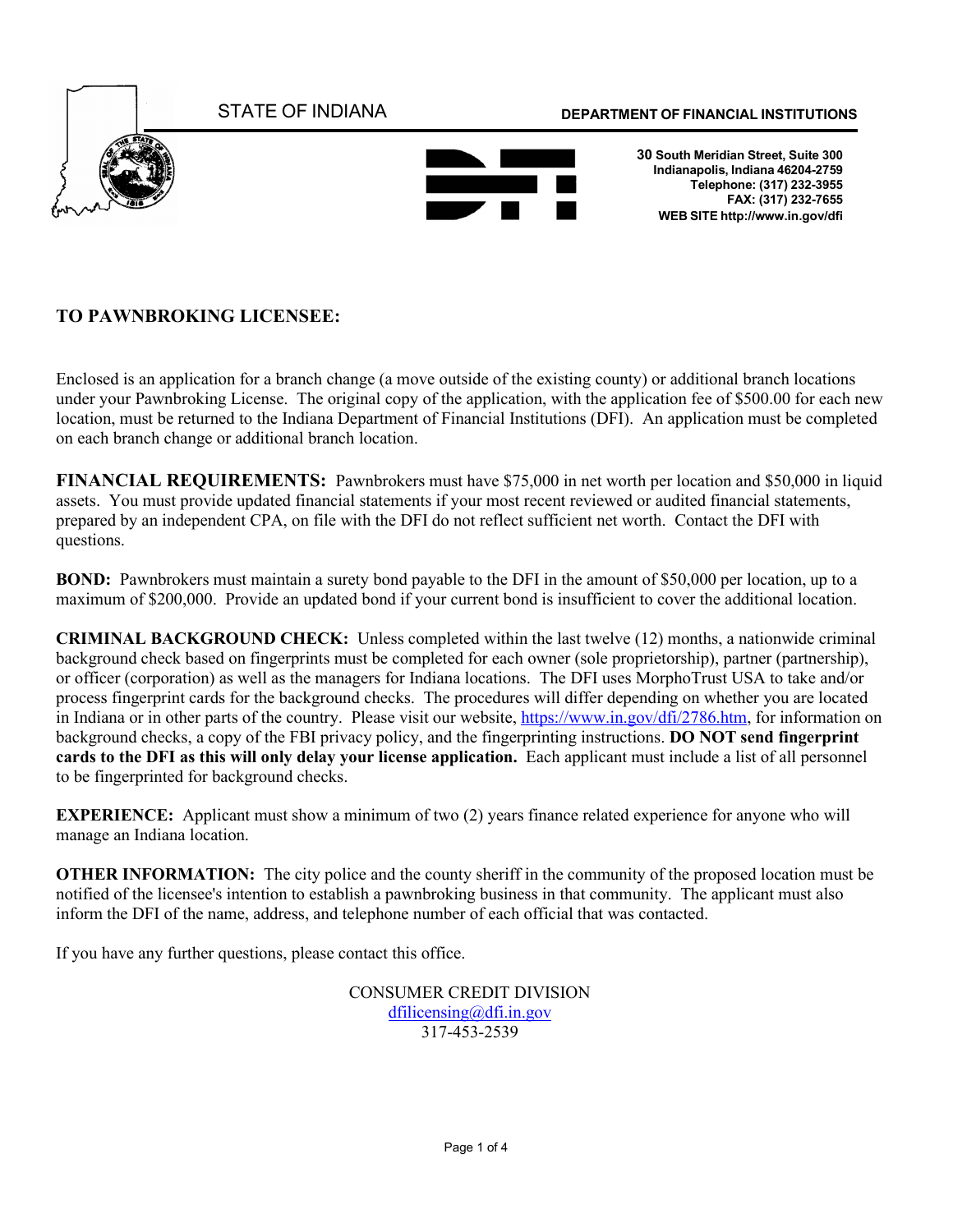# **APPLICATION FOR PAWNBROKING**

**BRANCH LOCATION** State Form 50290 (R3 / 5-19)

 $\blacksquare$ 

**State of Indiana DEPARTMENT OF FINANCIAL INSTITUTIONS** 30 South Meridian Street, Suite 300 Indianapolis, Indiana 46204

## *ATTACH LICENSE APPLICATION FEE CHECK HERE.* **DFI OFFICE USE ONLY**

| DATE REC.  |         |
|------------|---------|
| LIC ID $#$ | DFI ID# |

License # \_CHECK #

Transaction #

| <b>PAWNBROKING LICENSE INFORMATION</b>                                                                                                                                                                                                               |                                               |                         |
|------------------------------------------------------------------------------------------------------------------------------------------------------------------------------------------------------------------------------------------------------|-----------------------------------------------|-------------------------|
| Name of pawnbroking business<br>License identification number                                                                                                                                                                                        |                                               |                         |
| Doing Business As (DBA)                                                                                                                                                                                                                              |                                               |                         |
| Address (number and street)                                                                                                                                                                                                                          |                                               |                         |
| City, State, ZIP code                                                                                                                                                                                                                                |                                               |                         |
| Contact person                                                                                                                                                                                                                                       | Telephone number<br>$\mathcal{E}$<br>$\left($ | Fax number<br>$\lambda$ |
| <b>NEW LOCATION INFORMATION</b>                                                                                                                                                                                                                      |                                               |                         |
| Address (number and street)                                                                                                                                                                                                                          |                                               |                         |
| City, State, ZIP code                                                                                                                                                                                                                                | Telephone number<br><sup>)</sup>              | Fax number              |
| <b>ACKNOWLEDGMENT</b>                                                                                                                                                                                                                                |                                               |                         |
| The applicant executed this application on<br>and acknowledges that all statements<br>made herein and supporting schedules, to the best of my/our knowledge and belief, are true and is a true and complete<br>statement in accordance with the law. |                                               |                         |
| IF A CORPORATION, PRESIDENT AND ONE OFFICER MUST SIGN; IF LLC, MEMBERS MUST SIGN; IF A PARTNERSHIP,<br>ALL PARTNERS MUST SIGN; IF SOLE PROPRIETORSHIP, OWNER MUST SIGN. ATTACH AN ADDITIONAL SHEET IF<br>NECESSARY.                                  |                                               |                         |
| By:                                                                                                                                                                                                                                                  |                                               |                         |
| Title                                                                                                                                                                                                                                                | E-mail address                                |                         |
| By:                                                                                                                                                                                                                                                  |                                               |                         |
| Title                                                                                                                                                                                                                                                | E-mail address                                |                         |
| By:                                                                                                                                                                                                                                                  |                                               |                         |
| Title                                                                                                                                                                                                                                                | E-mail address                                |                         |

#### *BE SURE TO COMPLETE PAGE 3.*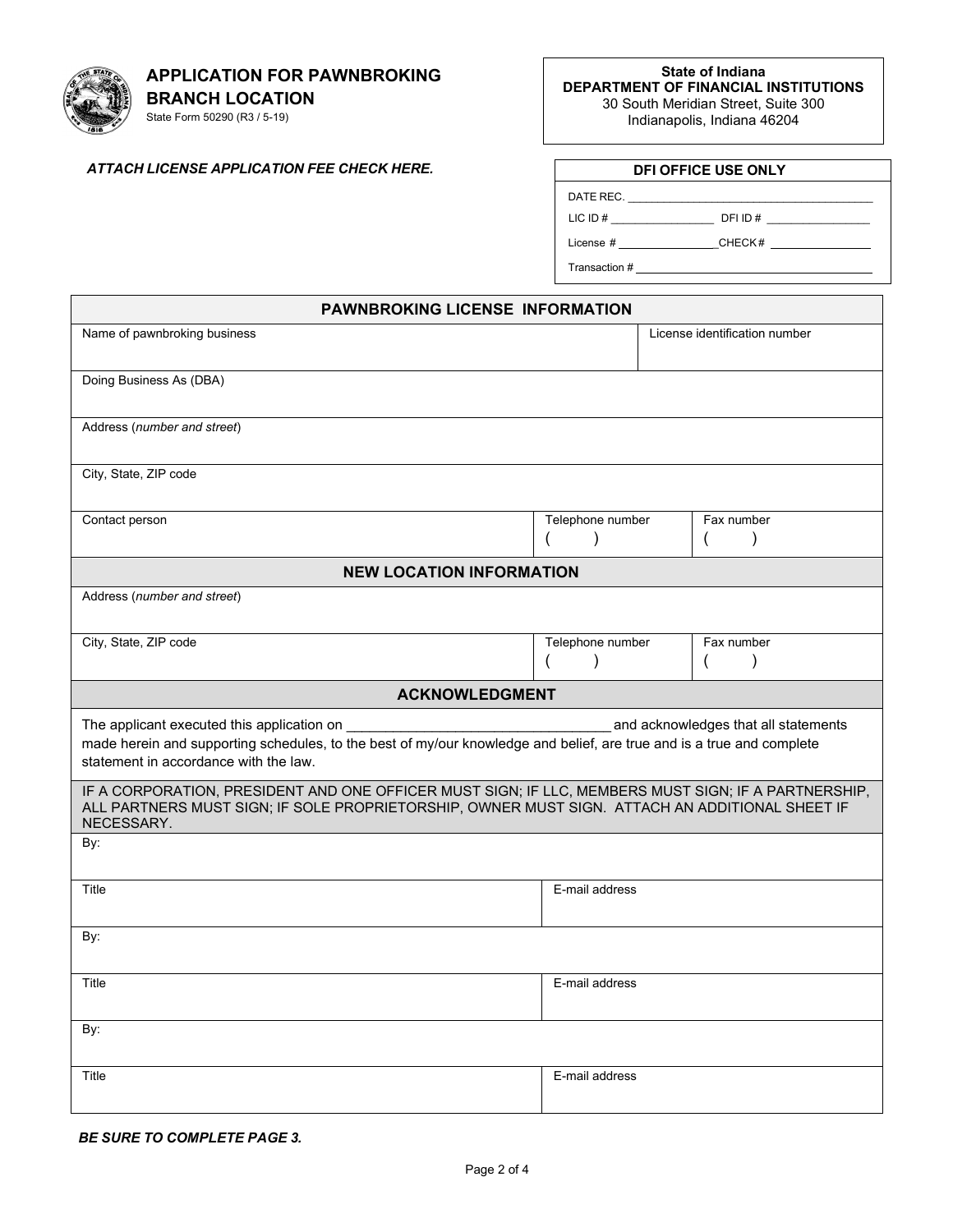### **GENERAL QUESTIONS AND ADDITIONAL INFORMATION REQUESTED**

1. Do you intend to engage in any other business in addition to pawnbroking business at this new location?  $\Box$  Yes  $\Box$  No

If yes, describe type of business:

2. Number of Pawnbroking locations now operating under your pawnbroking license.

Attach your CPA prepared reviewed or audited financial statements indicating at least \$75,000 net worth for each location operating a pawnbroking business and liquid assets of at least \$50,000.

Provide a surety bond payable to the DFI in the amount of \$50,000 per location, up to a maximum of \$200,000. Provide an updated bond if your current bond is insufficient to cover the additional location.

The city police and the county sheriff in the community of the proposed location must be notified of the applicant's intention to establish a pawnbroking business in that community. In the space below, list the name, address, and telephone number of each official that was contacted.

Name

Address (*number and street*)

| City, State, ZIP code       | Telephone number | Fax number |
|-----------------------------|------------------|------------|
|                             |                  |            |
|                             |                  |            |
| Name                        |                  |            |
|                             |                  |            |
|                             |                  |            |
| Address (number and street) |                  |            |
|                             |                  |            |
|                             |                  |            |
| City, State, ZIP code       | Telephone number | Fax number |
|                             |                  |            |
|                             |                  |            |